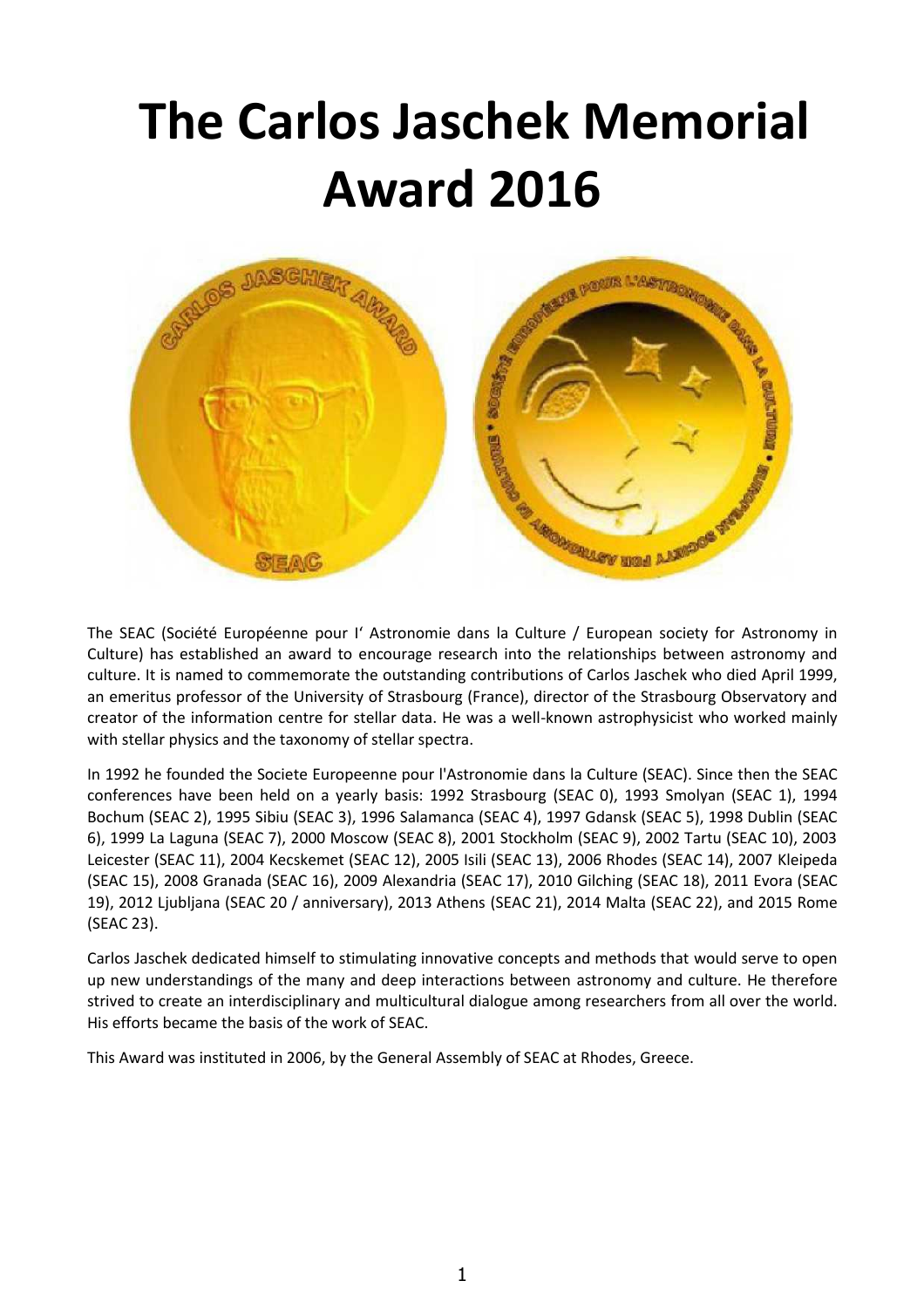# **Description**

The purpose of the award is to honour the following achievements at the crossroads of astronomy and culture:

- new concepts and methods or fieldwork in the categories mentioned below
- interdisciplinary approaches
- advanced understandings of the interactions of astronomy and culture through time
- contributions to a systematic substantiation of cultural astronomy
- outstanding presentations of well-known topics in teaching

The work of the nominees should demonstrate originality and high quality and should be a significant contribution to research in the field.

The award may be given with the main focus on the following categories, respecting an interdisciplinary approach to Astronomy and

- History
- Archaeology
- Psychology
- Sociology
- Politics
- Ethnology
- Art
- **Religion**

## **Value of the Award**

The award consists of a first place prize, which includes a sum of money (at present is € 500,-) together with an inscribed medal and a certificate of recognition. The second prize is given to the semi-finalist. It consists of an inscribed medal and a certificate. An abstract of the work submitted will be published in the SEAC proceedings of the year in which the award is given. The award will be given every two years. It will be presented at the SEAC conference in the year in which it is given. The value of the award is to be shared if the outstanding achievement can be clearly shown to be the result of a collaborative or team effort. Award winners will be notified by mail and will be expected to attend the presentation ceremony. Winners who are in need of financial assistance in order to attend the SEAC conference and present their work may apply for a travel grant from the SEAC Award Committee.

# **Eligibility**

The award is open to any person holding an academic degree and engaged in interdisciplinary research with respect to astronomy and another relevant field. There are no other restrictions.

## **Nomination**

A formal call for nominations by the SEAC Award Committee in a given year is normally published by all available media one month after the SEAC conference of the previous year. The deadline for submitting nominations is set by the General Assembly of SEAC or the SEAC EC under special circumstances. All nominations will be acknowledged.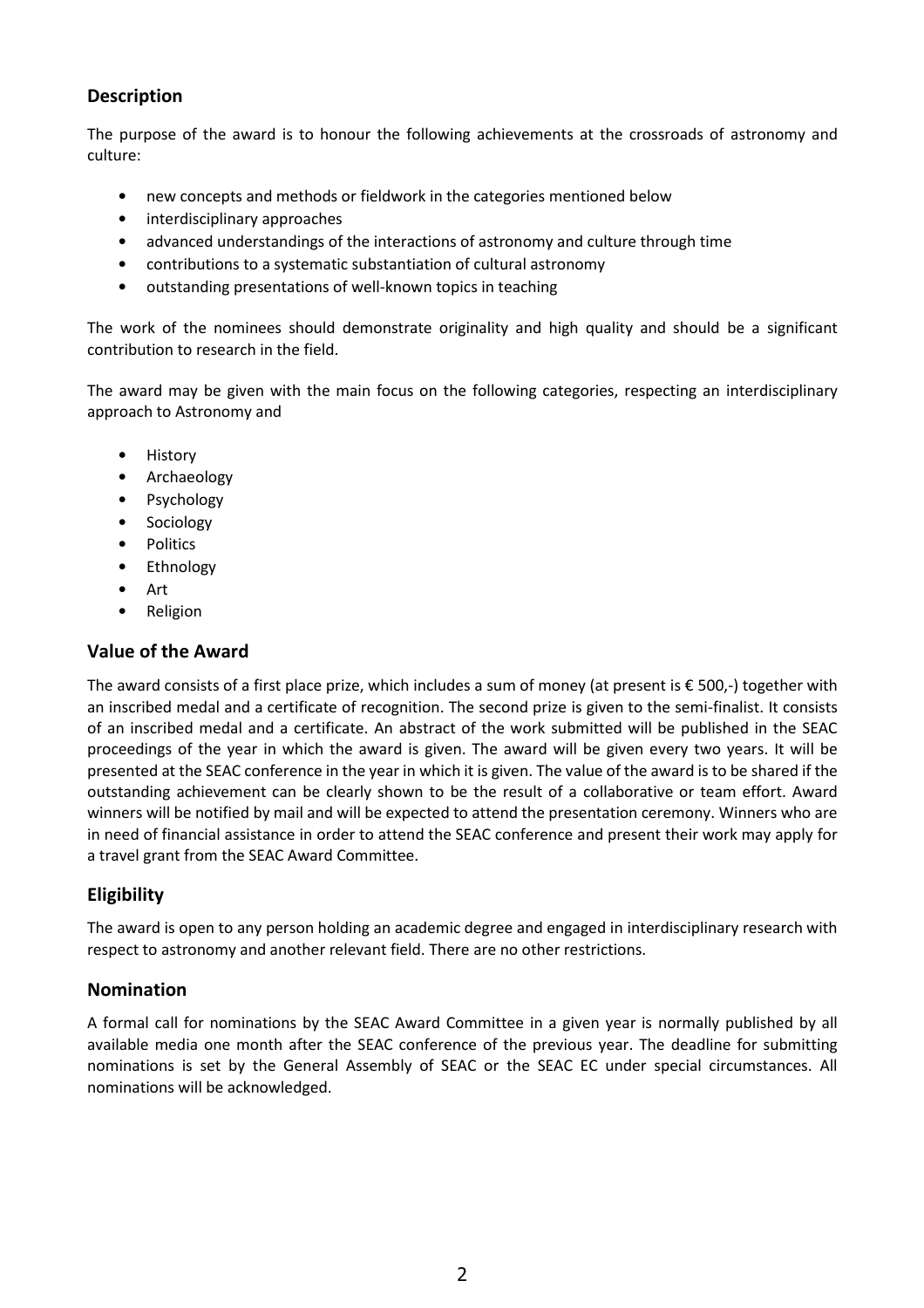Nominations may be made by any individual voting member of SEAC or, in special cases, by the SEAC Award Committee itself. Those making nominations must have personal knowledge of the achievements and contributions of the nominee. Only one candidate can be submitted by each nominator. Self-nominations will not be considered. The SEAC Award Committee reserves the right to seek further nominations.

The research of the nominee must be already completed. The submitted work must have been published or accepted for publishing in the two years previous to year in which the nomination is made. However, the Award Committee might accept whole life contributions to the field is these are well justified.

The nominators must submit their expert opinion on the merits of the nominated achievement according to the details and the format specified below. Only those nominations signed by the supporters and received by the SEAC Award Committee by the deadline will be considered.

## **Details concerning nominees and nominators**

Four copies of each nomination, including all the supporting documents, should be signed by the nominator and submitted (electronic format will be accepted, in this case, one copy is enough) to the chair of the SAC Award Committee. It must contain all of the following details:

#### **Nominee**

- Title, full name, and date of birth
- Address (home and place of employment)
- Current and, if appropriate, former employment
- Contact information for telephone, fax, and e-mail
- Curriculum vitae of some 4 A4 pages of text or 4000 characters.
- Academic qualifications

#### **Nominator**

- Title and full name
- Current employment
- Address (home and place of employment)
- Contact information for telephone, fax, and e-mail
- Major scientific achievements on which the nomination is based. A list of not more than four publications or other written material that best describe the nominated achievement, citations of relevance
- Any other information pertaining to the scientific excellence of the nominee
- An abstract describing the achievement suitable for publicity purposes
- A reference on the nominated achievement and the accompanying material from the nominator
- An original signature of the nominator, duly dated

Not more than six pages of typed information, double-spaced on A4 paper or 4000 characters, are requested.